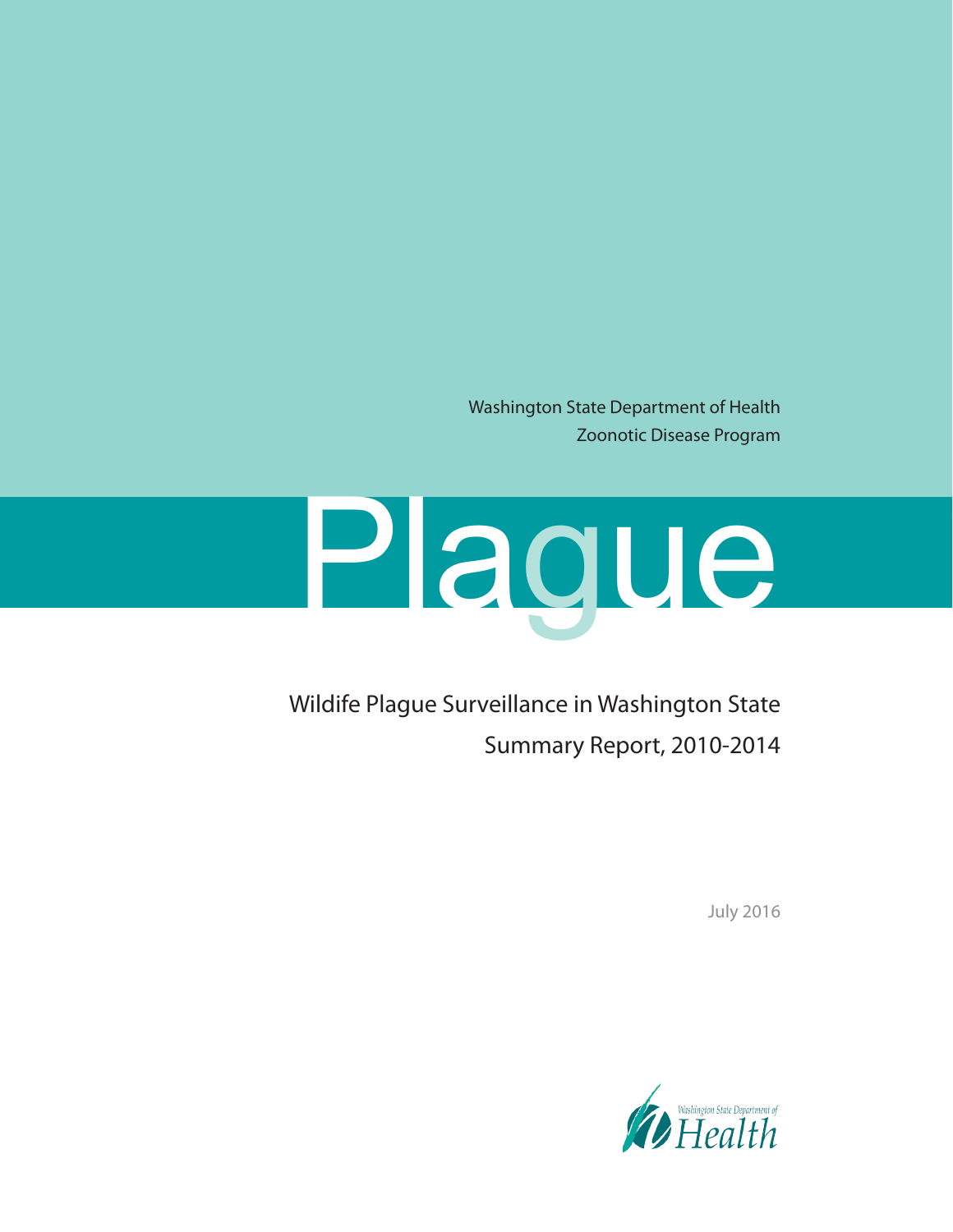# Wildlife Plague Surveillance Partners

*We wish to acknowledge and thank our surveillance partners for their contributions:*

#### Partners

**Shannon Murphie,** Makah Tribe Forestry, Wildlife Division **Sandra Celestine,** Yakama Nation, Wildife Resource **Sean Carrell,** Washington State Department of Fish and Wildlife **Colin Leingang,** JBLM Yakima Training Center, Wildlife Program **John Young,** U.S. Centers for Disease Control and Prevention, Vector-Borne Infectious Diseases **Sarah Bevins,** U.S. Department of Agriculture, APHIS WS, National Wildlife Disease Program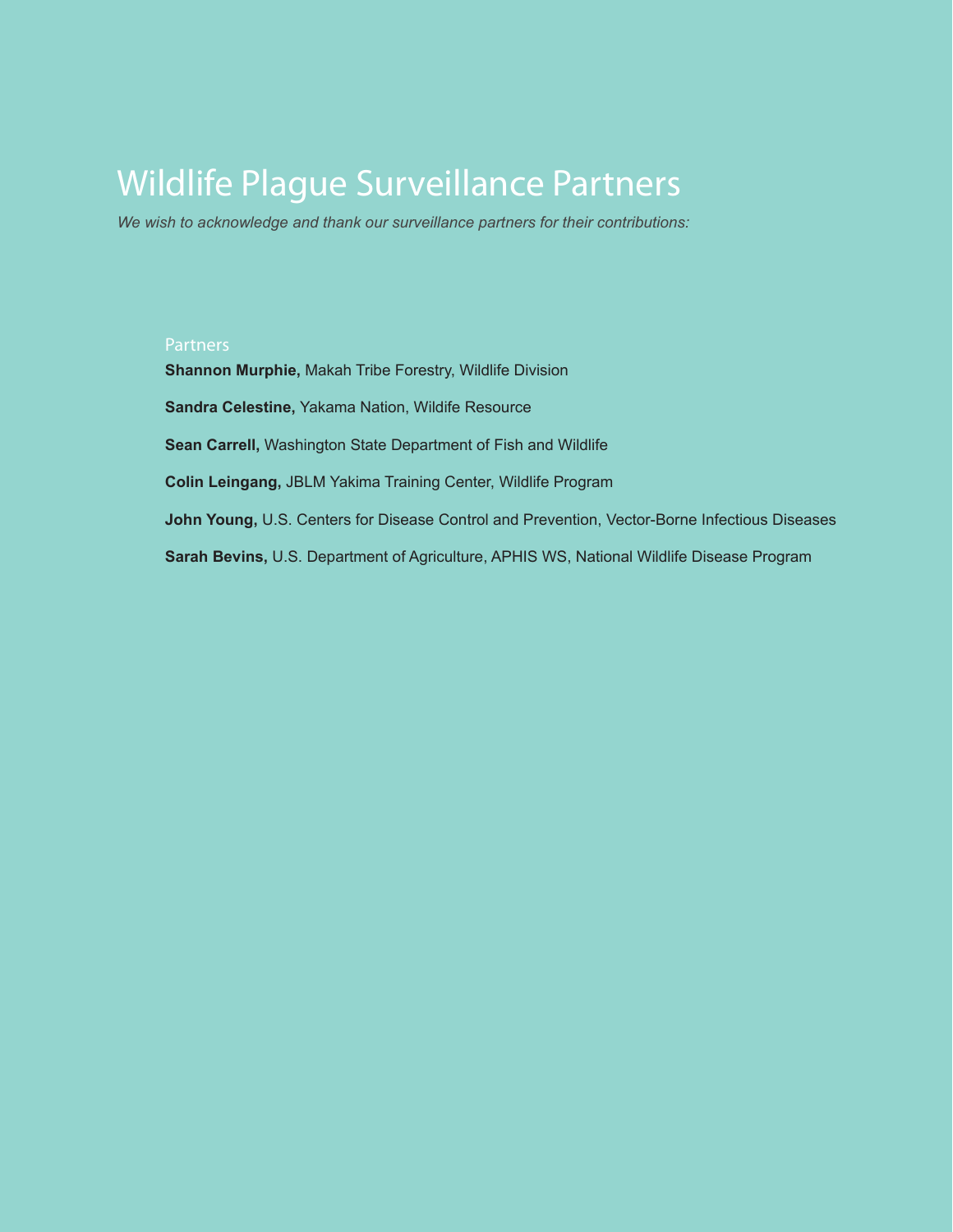# **Wildlife Plague Surveillance in Washington Summary Report, July 2010‐June 2014**

*Plague surveillance using serological testing of wild carnivores helps to identify areas of plague activity in Washington. This report summarizes wildlife plague surveillance activities and findings from July 2010 through June 2014.*

July 2016

To obtain copies or for additional information, please contact:

Zoonotic Disease Program PO Box 47825 Olympia, Washington 98504‐7825

Phone: 1‐800‐485‐7316 Webpage: www.doh.gov/zoonosescontact

For persons with disabilities, the document is also available upon request in other formats. To submit a request, please call 1‐800‐525‐0127 (voice) or 1‐800‐833‐6388 (TTY/TDD).

Publication #333‐401 July 2016

John Wiesman Secretary of Health

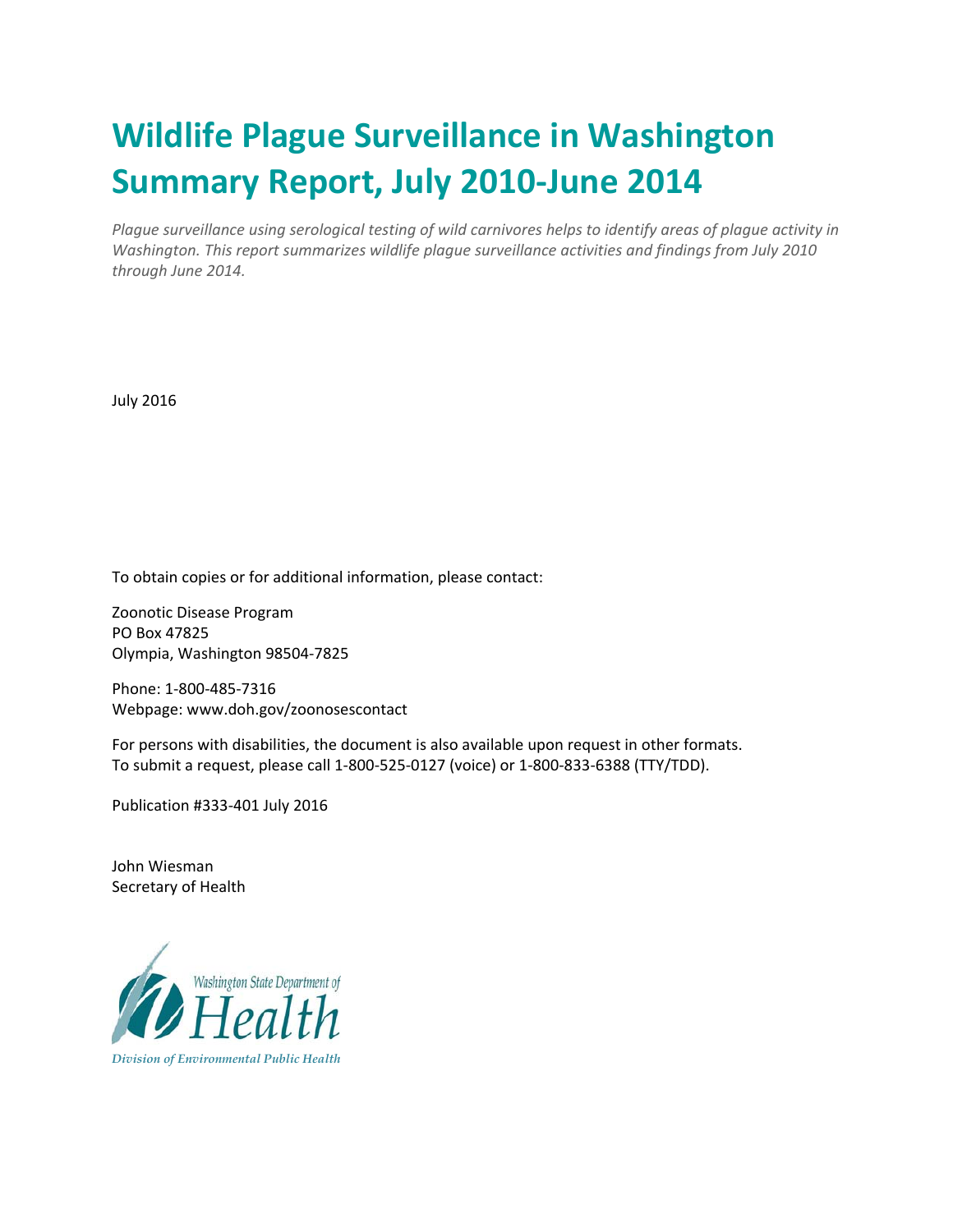# **Wildlife Plague Surveillance in Washington, 2010-2014**

Plague is essentially a disease of rodents caused by the bacterium *Yersinia pestis*. It can be transmitted to people through bites of infected fleas or from handling an infected animal. The disease can cause serious illness and death when not promptly treated.

Symptoms depend on how the person was exposed to the plague bacteria. The disease can take on different clinical forms, but the most common are bubonic, septicemic, and pneumonic plague.

*Bubonic Plague:* Symptoms include sudden onset of fever, headaches, chills, and weakness, and one or more swollen painful lymph node. Bubonic plague is the most common form of the disease, and is usually the results of an infected flea bite.

*Septicemic Plague:* Symptoms include fevers, chills, extreme weakness, abdominal pain, shock, and possibly bleeding into the skin and other organs. Skin and other tissue may turn black and die, particularly on fingers, toes and the nose. Septicemic plague can occur as the first symptoms of plague, or may develop from untreated bubonic plague. This form results from bites of infected fleas or from handling an infected animal.

*Pneumonic Plague:* Symptoms include fever, headache, weakness, and a rapidly developing pneumonia with shortness of breath, chest pain, cough, and sometimes bloody or watery mucous. Pneumonia plague may develop from inhaling infectious droplets or may develop from untreated bubonic or septicemic plague after the bacteria spreads to the lungs. The pneumonia may cause respiratory failure and shock. Pneumonic plague is the most serious form of the disease, and it can be spread from person to person.

According to the CDC, in recent decades, an average of seven human plague cases has been reported each year in the United States. Cases typically range from 1 to 17 per year. Most infections occur in the southwestern states of Arizona, Colorado, New Mexico, and Utah, and in western states of California, Oregon, and Nevada.

Washington's reported history of human plague began in 1907, when three (possibly seven) people died in Seattle. Since then, only one human case has been reported. This case occurred in Yakima County in 1984 and involved a trapper who most likely acquired the disease after cutting himself while skinning an infected bobcat. With prompt medical attention, the trapper recovered without incident.

## *Surveillance Activity and Findings*

The Zoonotic Disease Program, working in conjunction with the CDC, conducts serologic surveys of wildlife, primarily wild carnivores that feed upon rodents, to monitor the prevalence of plague in the state. Surveillance enables state health officials to alert local health departments to initiate and focus control and prevention efforts in communities where elevated plague activity is detected in local wildlife. It allows for timely health advisories to health care providers and veterinarians to be vigilant for signs of the disease, and to local residents about the risk and prevention of human plague. In addition,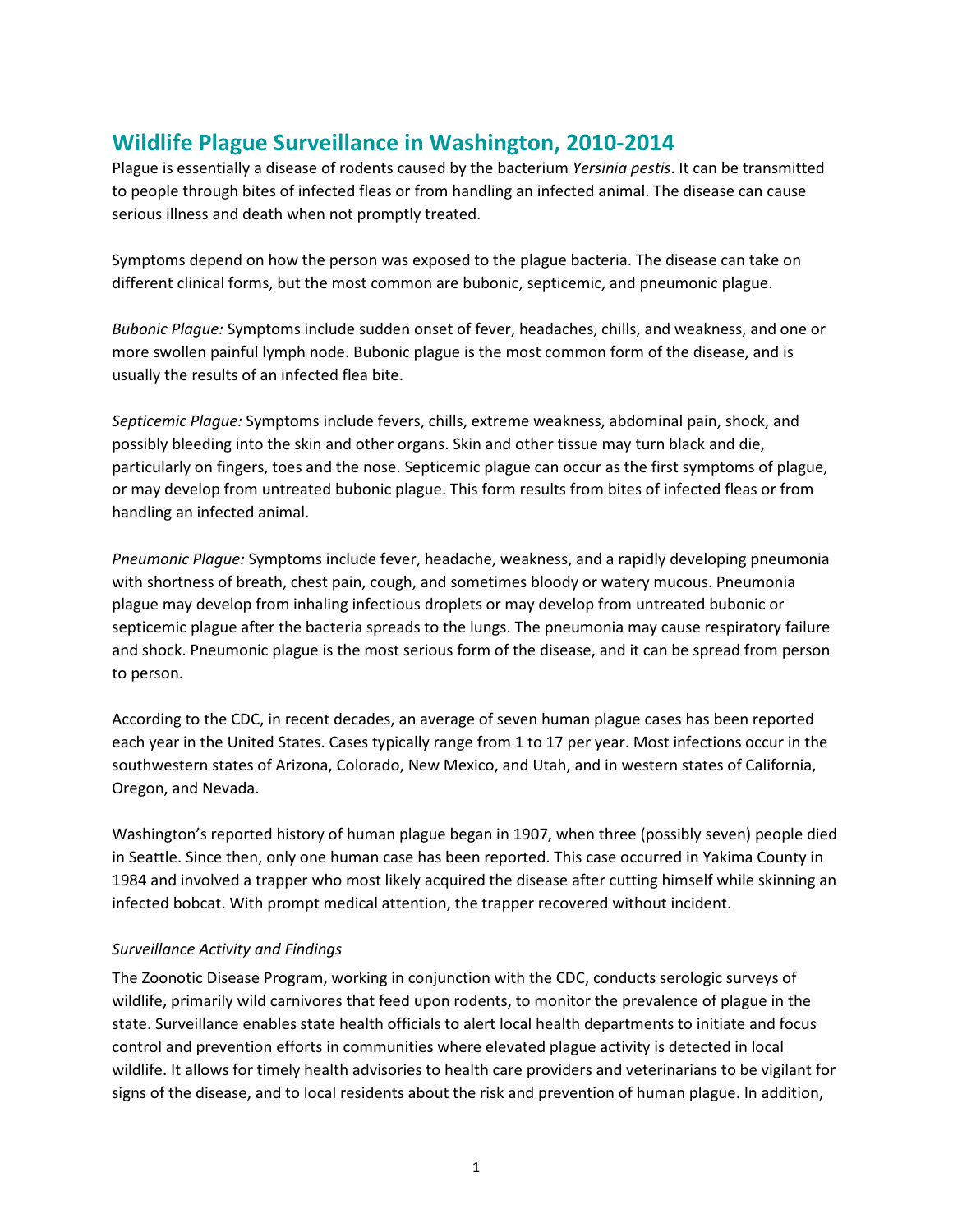state plague surveillance data are shared with the U.S. Department of Agriculture‐National Wildlife Disease Program who maintains a comprehensive national wildlife plague surveillance system with the objective of developing a better understanding of pathogen ecology.

Wildlife plague surveillance involves the collection of animal blood samples dried on Nobuto filter‐paper strips. Surveillance tracks sample collections by season, which runs from July through June to correspond with the trapping season. Over the past two seasons, July 2010 through June 2014, 937 samples from Washington State were submitted to the CDC for plague serology. The Yakama Nation

Wildlife Department contributed the majority (799) of these samples. Other surveillance partners include Washington State Department of Fish and Wildlife's licensed nuisance trappers, who collected 108 samples, Makah Tribe Forestry‐Wildlife Division, (27) and Joint Base Lewis‐McChord Yakima Training Center, (3). The majority (802) of the samples was collected from coyotes, which are a good sentinel species for plague exposure. Additionally, other species were sampled including bobcat (18), cougar (8), short‐tailed weasel (2), otter (1), raccoon (1), skunk (6), opossum (2), jack rabbit (3), and rodents (94). Samples were collected in five counties: Benton (1), Clallam (27),





Klickitat (6), Skamania (102), and Yakima (801). One sample collected in August 2012 tested positive for antibodies against *Y. pestis*. The positive sample was from a coyote in Yakima County indicating that a past exposure occurred to plague. Figure 1 shows the distribution of animals tested and positive for plague exposure by county for the 2010‐2014 surveillance seasons.

Since 1975, 28 seasons of wildlife plague surveillance have been conducted in Washington. State coverage of plague surveillance depends largely upon participating surveillance partners and their collections; therefore, coverage has fluctuated over the years. Historically, the majority of specimens have been collected from animals in eastern Washington.

Figure 2 shows the distribution of animals tested and those that tested positive for plague by county from July 1975 through June 2014. With the exception of San Juan County, specimens have been collected from



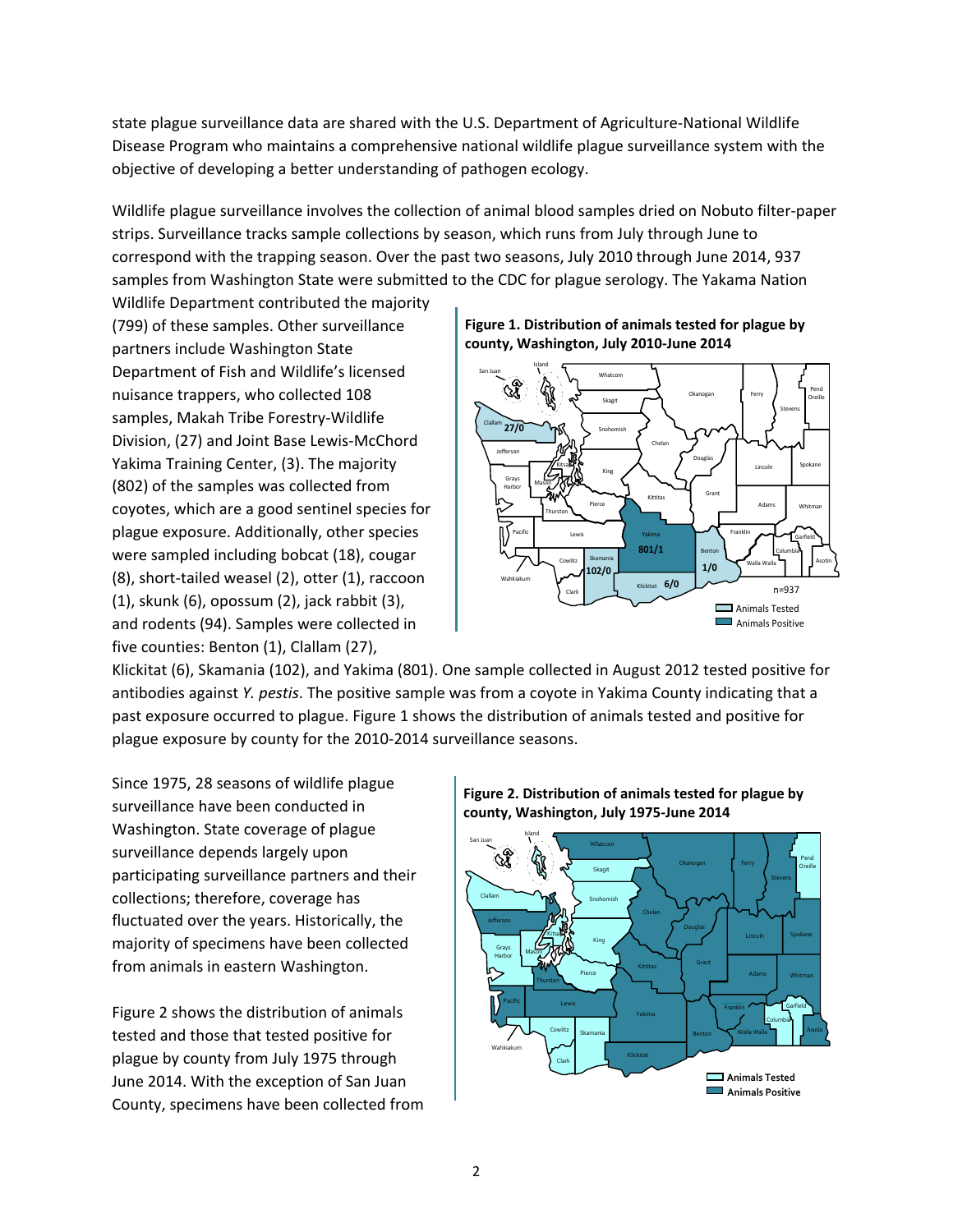animals in each county of the state. Over this time period, plague activity has been detected in 22 counties. While the majority of plague activity has occurred in eastern counties, positive plague samples have also been detected in western counties including Jefferson, Pacific, Lewis, Thurston, and Whatcom.

Between 2005 and 2010, the U.S. Department of Agriculture‐National Wildlife Disease Program in collaboration with the CDC conducted plague and tularemia surveillance in wildlife in Washington as well as other states. The primary goal of this project was to compile and analyze long-term plague and tularemia surveillance data to quantify disease patterns across the United States. In February 2011, our Program obtained the U.S. Department of Agriculture‐National Wildlife Disease Program's surveillance data on 389 specimens collected from a variety of mammals–coyote (36), beaver (182), bighorn sheep (14), opossum (1), nutria (144), muskrat (8) and raccoon (4). Surveillance covered areas primarily in western Washington counties including Clallam (4 samples), Clark (161), Cowlitz (14), Grays Harbor (14), Island (12), Jefferson (4), King (1), Kitsap (1), Lewis (41), Mason (5), Pacific (4), Pierce (3), Skagit (21), Snohomish (6), Thurston, (6), Wahkiakum (3), and Whatcom (75). In eastern Washington, during studies of bighorn sheep populations, convenience samples were collected from herds in Kittitas (11) and Yakima (3) counties. No positive samples were identified.

The following tables summarize the findings of wildlife plague surveillance efforts conducted by our Program and the U.S. Department of Agriculture‐National Wildlife Disease Program. Table 1 presents a county comparison of specimens tested, positive, and percent positive submitted by the Program, July 2010-June 2014. Additionally, the table shows a county comparison of long-term surveillance, July 1975-June 2014 which includes the U.S. Department of Agriculture‐National Wildlife Disease Program surveillance data. Over this time period, surveillance showed higher plague prevalence (>5%) in central eastern Washington counties, including Kittitas (12.84 %), Douglas (8.70%), Lincoln (7.95%), Okanogan (6.70%), Chelan (6.15%), and Grant (4.65%) than in other counties of the state. Statewide, 227 (2.58%) of 8,787 samples have tested positive for antibodies against *Y. pestis.*

Table 2 displays a comparison of surveillance seasons, July 1975‐June 2014, of all samples tested, the number testing positive, and percent positive submitted by the Program and the U.S. Department of Agriculture‐National Wildlife Disease Program. The table also provides the number of coyote specimens tested, the number testing positive, and percent positive by surveillance season. Over the seasons, 162 (2.43%) of 6,672 coyote have tested positive for plague antibodies.

In conclusion, the prevalence of plague among wildlife remains relatively low in both eastern and western Washington. Long‐term wildlife plague surveillance indicates that roughly 2.5 percent of wild carnivores were exposed to plague‐infected rodents, and that naturally occurring plague continues to be endemic in Washington.

Future wildlife plague surveillance depends on securing long-term partners who trap or hunt carnivores, particularly coyotes, and are willing to submit samples. To expand and enhance surveillance, it is important to broaden recruitment of partners across the state. The Department of Health continues to recruit hunter volunteers and supply them with test kits as a way to expand the geographic range of our data.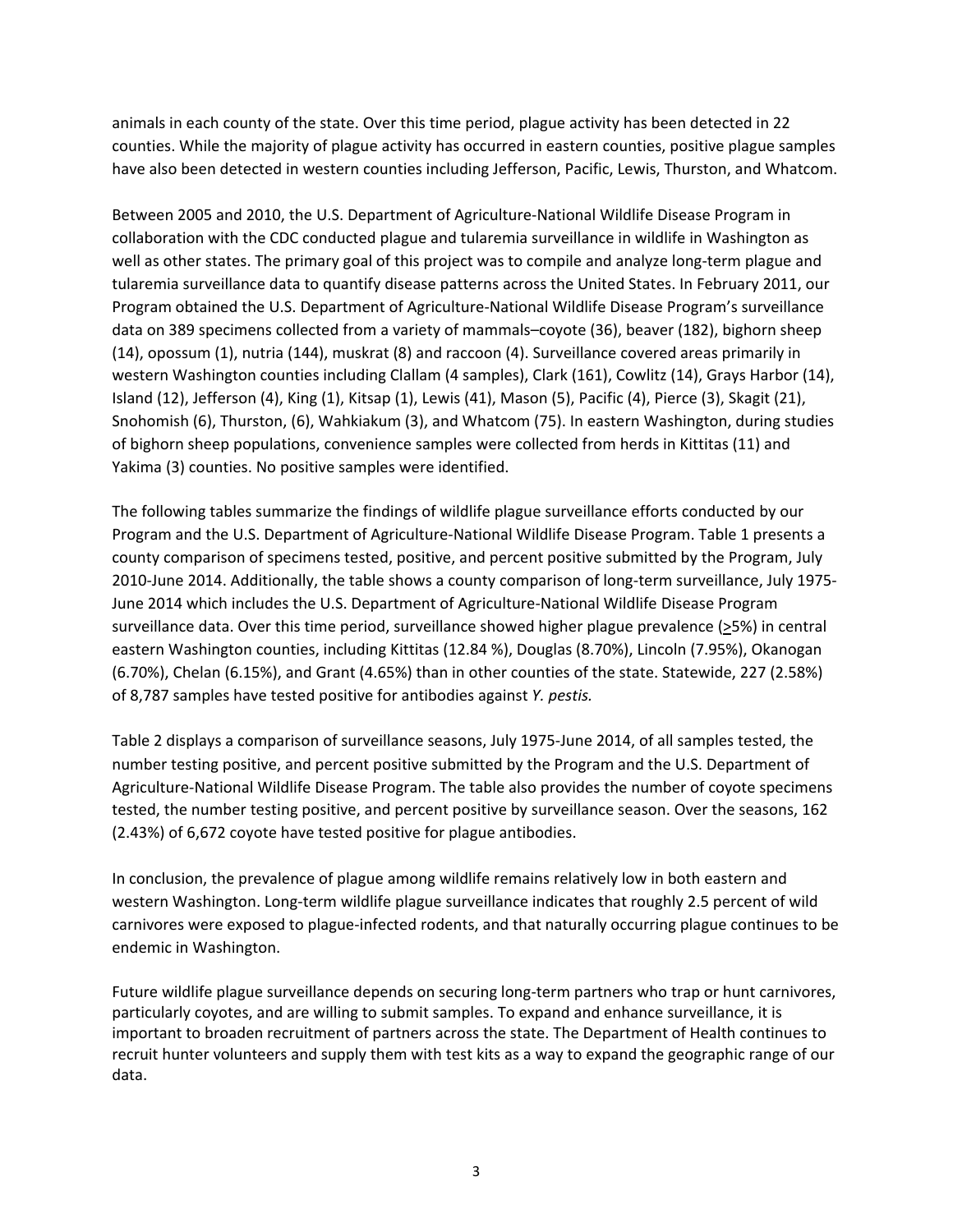## **Table 1. Samples tested, positive, and percent positive for plague by county, Washington, July 2010‐June 2014 and July 1975‐June 2014**

| <b>Surveillance Season*</b> |               | 2010-2014                |             | 1975-2014     |                            |              |  |
|-----------------------------|---------------|--------------------------|-------------|---------------|----------------------------|--------------|--|
|                             |               | <b>Number of Samples</b> |             |               | <b>Number of Samples**</b> |              |  |
| <b>County</b>               | <b>Tested</b> | <b>Positive</b>          | % Positive  | <b>Tested</b> | <b>Positive</b>            | % Positive   |  |
| Adams                       |               |                          |             | 269           | $\overline{2}$             | 0.74         |  |
| Asotin                      |               |                          |             | 38            | $\mathbf{1}$               | 2.63         |  |
| Benton                      | $\mathbf{1}$  | 0                        | $\mathbf 0$ | 102           | 3                          | 0.98         |  |
| Chelan                      |               |                          |             | 65            | $\overline{4}$             | 6.15         |  |
| Clallam                     | 27            | $\pmb{0}$                | 0           | 96            | $\mathbf 0$                | 0            |  |
| Clark                       |               |                          |             | 175           | $\mathbf 0$                | $\pmb{0}$    |  |
| Columbia                    |               |                          |             | 13            | $\mathbf 0$                | 0            |  |
| Cowlitz                     |               |                          |             | 78            | $\mathbf 0$                | $\mathbf 0$  |  |
| Douglas                     |               |                          |             | 161           | 14                         | 8.70         |  |
| Ferry                       |               |                          |             | 165           | 5                          | 3.03         |  |
| Franklin                    |               |                          |             | 237           | 3                          | 1.27         |  |
| Garfield                    |               |                          |             | $\mathbf 1$   | $\mathbf 0$                | $\pmb{0}$    |  |
| Grant                       |               |                          |             | 215           | 10                         | 4.65         |  |
| <b>Grays Harbor</b>         |               |                          |             | 97            | $\mathbf 0$                | $\mathbf{0}$ |  |
| Island                      |               |                          |             | 60            | $\mathbf 0$                | $\mathbf 0$  |  |
| Jefferson                   |               |                          |             | 62            | $\mathbf{1}$               | 1.61         |  |
| King                        |               |                          |             | 155           | 0                          | 0            |  |
| Kitsap                      |               |                          |             | 36            | $\mathbf 0$                | $\mathbf{0}$ |  |
| Kittitas                    |               |                          |             | 148           | 19                         | 12.84        |  |
| Klickitat                   | 6             | $\pmb{0}$                | $\pmb{0}$   | 40            | $\mathbf{1}$               | 2.50         |  |
| Lewis                       |               |                          |             | 95            | 1                          | 1.05         |  |
| Lincoln                     |               |                          |             | 503           | 40                         | 7.95         |  |
| Mason                       |               |                          |             | 23            | $\mathbf 0$                | $\mathbf 0$  |  |
| Okanogan                    |               |                          |             | 911           | 61                         | 6.70         |  |
| Pacific                     |               |                          |             | 28            | 1                          | 3.57         |  |
| Pend Oreille                |               |                          |             | 62            | $\boldsymbol{0}$           | $\pmb{0}$    |  |
| Pierce                      |               |                          |             | 49            | 0                          | 0            |  |
| San Juan                    |               |                          |             |               | No samples collected       |              |  |
| Skagit                      |               |                          |             | 54            | 0                          | $\pmb{0}$    |  |
| Skamania                    | 102           | $\pmb{0}$                | $\pmb{0}$   | 132           | $\pmb{0}$                  | $\pmb{0}$    |  |
| Snohomish                   |               |                          |             | 16            | $\pmb{0}$                  | 0            |  |
| Spokane                     |               |                          |             | 96            | $\mathbf{1}$               | 1.04         |  |
| Stevens                     |               |                          |             | 161           | $\overline{2}$             | 1.24         |  |
| Thurston                    |               |                          |             | 35            | $\mathbf{1}$               | 2.86         |  |
| Wahkiakum                   |               |                          |             | 14            | 0                          | 0            |  |
| Walla Walla                 |               |                          |             | 70            | $\overline{2}$             | 2.86         |  |
| Whatcom                     |               |                          |             | 259           | 3                          | 1.16         |  |
| Whitman                     |               |                          |             | 738           | $\overline{2}$             | 0.27         |  |
| Yakima                      | 801           | $\mathbf 1$              | 0.12        | 3,327         | 50                         | 1.50         |  |
| Unknown                     |               |                          |             | $\mathbf{1}$  | $\mathbf 0$                | $\mathbf 0$  |  |
| <b>Washington</b>           | 937           | $\pmb{1}$                | 0.11        | 8,787         | 227                        | 2.58         |  |

*\* A typical surveillance season runs July 1 through June 30* 

*\*\*Includes United States Department of Agriculture, Wildlife Disease Program Surveillance*